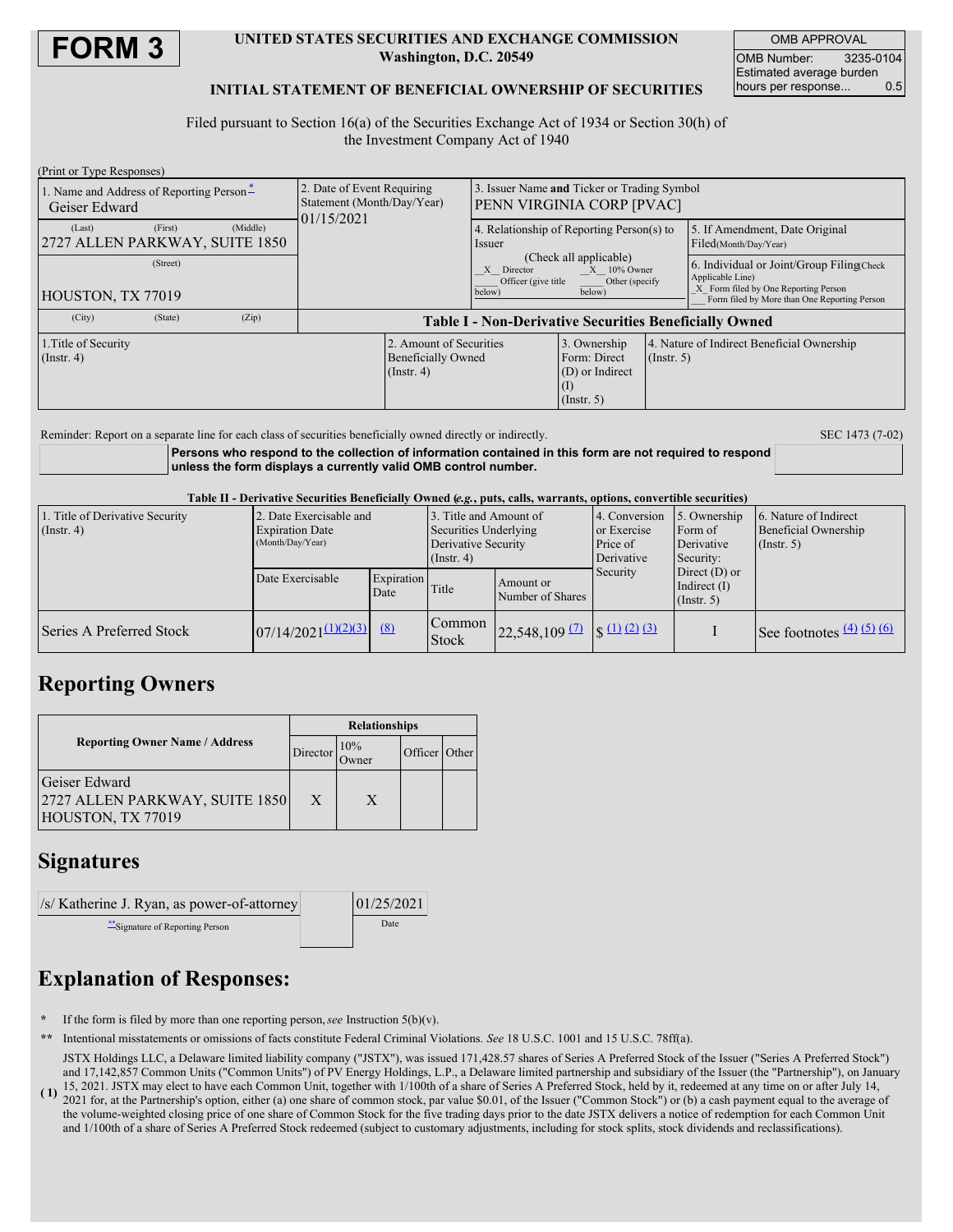Rocky Creek Resources LLC, a Delaware limited liability company ("Rocky Creek"), was issued 54,052.52 shares of Series A Preferred Stock and 5,405,252 Common Units of the Partnership, on January 15, 2021. Rocky Creek may elect to have each Common Unit, together with 1/100th of a share of Series A Preferred Stock, held by it,

- **(2)** redeemed at any time on or after July 14, 2021 for, at the Partnership's option, either (a) one share of Common Stock or (b) a cash payment equal to the average of the  $\frac{1}{2}$  cash payment equal to the average of t volume-weighted closing price of one share of Common Stock for the five trading days prior to the date Rocky Creek delivers a notice of redemption for each Common Unit and 1/100th of a share of Series A Preferred Stock redeemed (subject to customary adjustments, including for stock splits, stock dividends and reclassifications). 495,900 Common Units and 4,959 shares of Series A Preferred Stock were placed in escrow for indemnification claims.
- (3) (continued from footnote 2) Subject to customary holdbacks for any pending indemnification claims, 50% of the remaining escrowed shares will be disbursed on July 14, 2021 and the remainder on January 15, 2022.

**( 4)** JSTX is wholly owned by Juniper Capital III, L.P., a Delaware limited partnership ("Fund III"), and Juniper Phoenix Partners, L.P., a Delaware limited partnership ("Phoenix"). Juniper Capital III GP, L.P, a Delaware limited partnership ("Fund III GP"), is the sole general partner of each of Fund III and Phoenix. Mr. Geiser, indirectly, is the sole owner of Fund III GP.

**( 5)** interests in Rocky Creek. Juniper Capital II GP, L.P., a Delaware limited partnership ("Fund II GP"), is the sole general partner of Fund II. Mr. Geiser, indirectly, is the sole Rocky Creek is controlled by Juniper Capital II, L.P., a Delaware limited partnership and investment fund ("Fund II"), and Fund II owns a majority of the membership owner of Fund II GP.

**( 6)** Mr. Geiser, as the indirect, sole owner of the general partners of Fund III, Phoenix and Fund II, may be deemed for purposes of Section 16 of the Securities Exchange Act of 1934, as amended, to be the indirect beneficial owner of the shares owned by JSTX and Rocky Creek. Mr. Geiser disclaims beneficial ownership of the shares held by each of JSTX and Rocky Creek except to the extent of his pecuniary interest therein, and this report shall not be deemed an admission that he is the beneficial owner of such

securities for purposes of Section 16 or for any other purpose.

**( 7)** and Rocky Creek, including the 495,900 Common Units and 4,959 shares of Series A Preferred Stock issued to Rocky Creek that were placed in escrow for indemnification Represents the total number of shares of Common Stock underlying the aggregate number of shares of Series A Preferred Stock and Common Units issued to each of JSTX claims.

**( 8)** N/A

**Remarks:**

Exhibit List:

Exhibit 24 - Power of Attorney

Note: File three copies of this Form, one of which must be manually signed. If space is insufficient, *See* Instruction 6 for procedure.

Potential persons who are to respond to the collection of information contained in this form are not required to respond unless the form displays a currently valid OMB number.